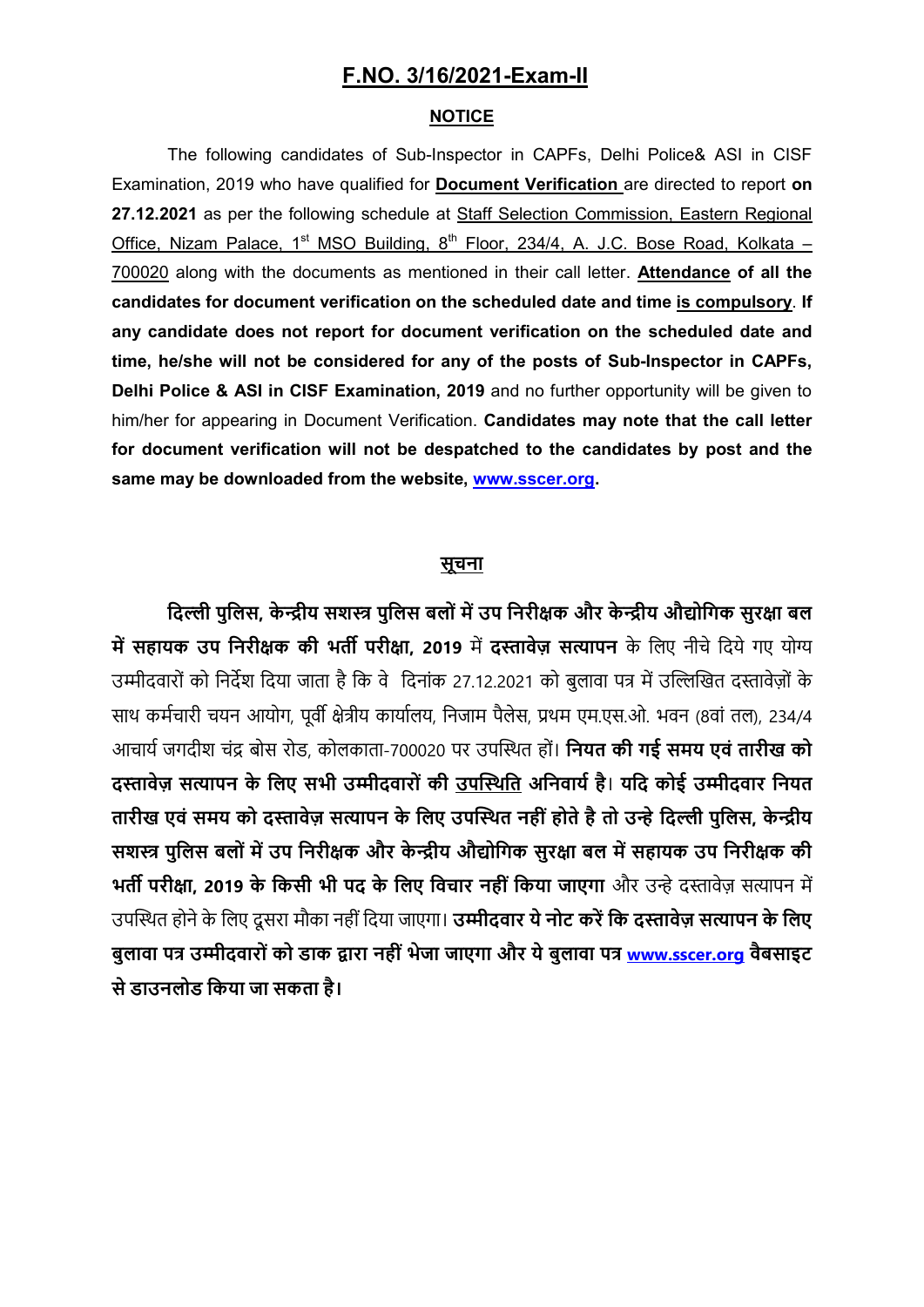## **Schedule for Document Verification of candidates of Sub-Inspector in CAPFs, Delhi Police& ASI in CISF Examination, 2019:-**

# <u>दिल्ली पुलिस, केन्द्रीय सशस्त्र पुलिस बलों में उप निरीक्षक और केन्द्रीय औद्योगिक सुरक्षा बल में</u> **सहाय सशसकनलदन्ीक औककीभर्तील्ीक औा,2019 के नम्मीिवा्म ेके िस्तावेज़सत्यालनकीस य सशससा्णी**:-

| SI. No.        | <b>ROLL Number</b> | <b>NAME</b>               | <b>REPORTING TIME</b> |
|----------------|--------------------|---------------------------|-----------------------|
| क्रमसंख्या     | क्रमांक            | नाम                       | रिपोर्टिंगटाइम        |
| $\mathbf{1}$   | 4205000006         | <b>VIKASH KUMAR</b>       | 10:00 AM              |
| $\overline{2}$ | 4205000111         | <b>KABINDER SINGH</b>     | 10:00 AM              |
| $\overline{3}$ | 4205000280         | <b>AMAN GUPTA</b>         | 10:00 AM              |
| 4              | 4205002136         | AKASH LAKRA               | 10:00 AM              |
| 5              | 4205002169         | <b>MANISH KUMAR</b>       | 10:00 AM              |
| 6              | 4205003449         | <b>SUMIT GAUTAM</b>       | 10:00 AM              |
| $\overline{7}$ | 4205008953         | PREMCHAND KUMAR           | 10:00 AM              |
| 8              | 4205011447         | <b>UPENDRA KUMAR</b>      | 10:00 AM              |
| 9              | 4410000178         | <b>MD NADEEM KHAN</b>     | 10:00 AM              |
| 10             | 4604004970         | SAI PRAKASH SWAIN         | 10:00 AM              |
| 11             | 4604018017         | AKSHAYA NAYAK             | 10:00 AM              |
| 12             | 4205008608         | <b>SHRUTI KUMARI</b>      | 10:00 AM              |
| 13             | 4205002221         | AMBAST KUMAR YADAV        | 10:00 AM              |
| 14             | 4205002338         | <b>MITHUN BASKEY</b>      | 10:00 AM              |
| 15             | 4205003034         | PAWAN KUMAR SINGH         | 10:00 AM              |
| 16             | 4205003128         | <b>GULSHAN KUMAR HORO</b> | 10:00 AM              |
| 17             | 4205003195         | <b>UDAY MUNDA</b>         | 10:00 AM              |
| 18             | 4205003359         | <b>VIJAY KUMAR</b>        | 10:00 AM              |
| 19             | 4205003475         | <b>SONU KUMAR</b>         | 10:00 AM              |
| 20             | 4205004342         | RAVI SHANKAR KUMAR        | 10:00 AM              |
| 21             | 4205004374         | RAJNISH KUMAR             | 10:00 AM              |
| 22             | 4205004476         | <b>SUMAN SAURAV</b>       | 10:00 AM              |
| 23             | 4205004823         | <b>DEEPAK KUMAR</b>       | 10:00 AM              |
| 24             | 4205006495         | <b>AKASH KUMAR</b>        | 10:00 AM              |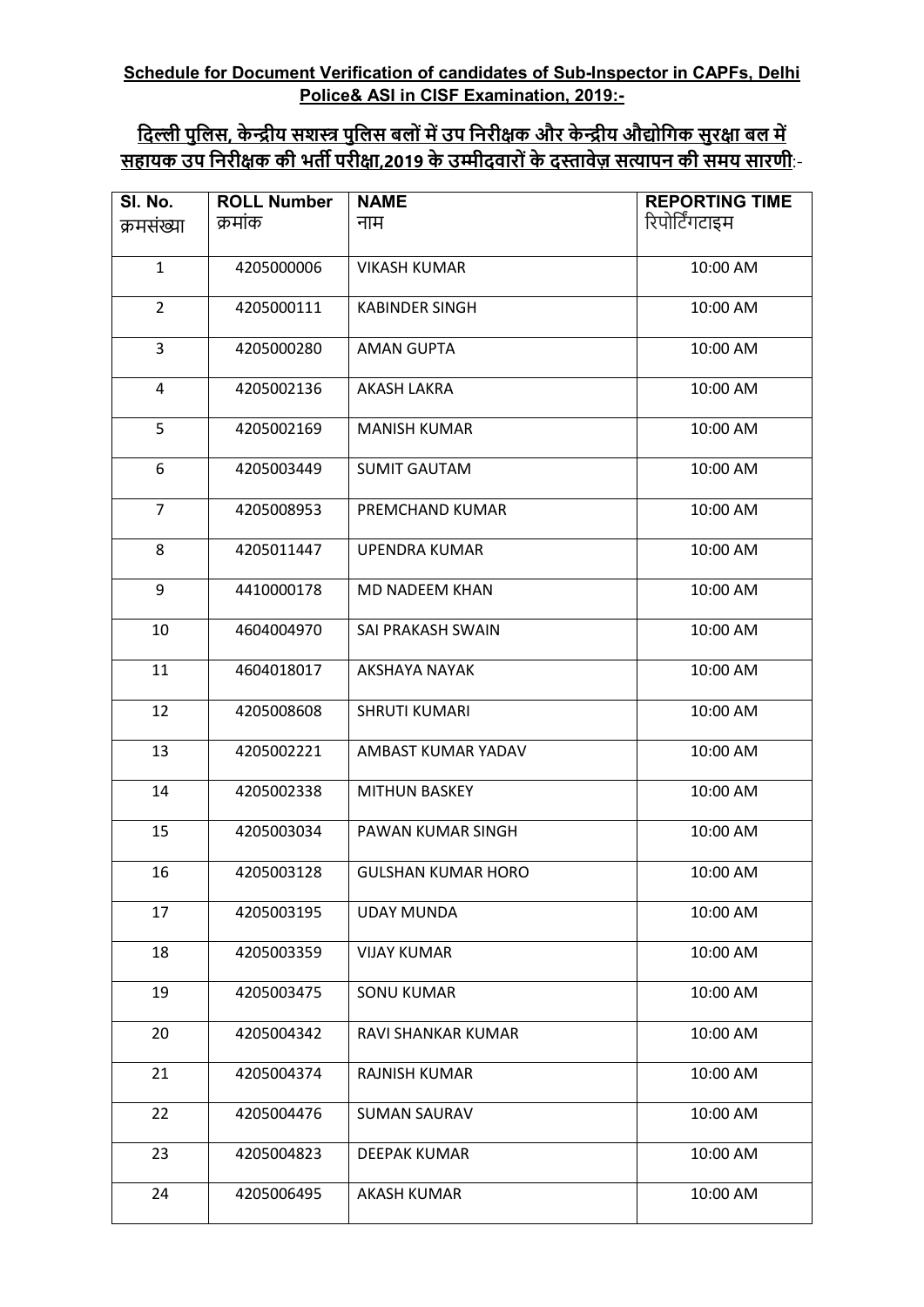| SI. No.    | <b>ROLL Number</b> | <b>NAME</b>                   | <b>REPORTING TIME</b> |
|------------|--------------------|-------------------------------|-----------------------|
| क्रमसंख्या | क्रमांक            | नाम                           | रिपोर्टिंगटाइम        |
| 25         | 4205007363         | <b>AMAR KUMAR</b>             | 10:00 AM              |
| 26         | 4205002329         | <b>SAGEN SOREN</b>            | 10:00 AM              |
| 27         | 4205008413         | <b>SHIV SAGAR KUMAR</b>       | 10:00 AM              |
| 28         | 4205009191         | AJIT KUMAR DANGI              | 10:00 AM              |
| 29         | 4205009320         | <b>RAHUL KUMAR</b>            | 10:00 AM              |
| 30         | 4205009499         | MUKESH KUMAR SINGH            | 10:00 AM              |
| 31         | 4205009981         | <b>SUSHANT KUMAR</b>          | 12:00 Noon            |
| 32         | 4205010681         | DINESH KUMAR DAS              | 12:00 Noon            |
| 33         | 4205011872         | <b>MAYANK KUMAR RAJGARIA</b>  | 12:00 Noon            |
| 34         | 4205012149         | RISHABH JAISWAL               | 12:00 Noon            |
| 35         | 4205013022         | RAMESH KUMAR CHOUDHARY        | 12:00 Noon            |
| 36         | 4205013822         | SANOJ KUMAR SINGH             | 12:00 Noon            |
| 37         | 4205014157         | <b>VIKRAM KUMAR</b>           | 12:00 Noon            |
| 38         | 4205015191         | SIKANDAR KUMAR YADAV          | 12:00 Noon            |
| 39         | 4205015595         | <b>ABHIJEET PANDEY</b>        | 12:00 Noon            |
| 40         | 4205015922         | MD ZIAUL HAQ SHAH             | 12:00 Noon            |
| 41         | 4205015923         | <b>ANANT BHENGRA</b>          | 12:00 Noon            |
| 42         | 4205016677         | JAI PRAKASH BHAGAT            | 12:00 Noon            |
| 43         | 4205017034         | <b>BIDHAN CHANDRA RAJHANS</b> | 12:00 Noon            |
| 44         | 4410000031         | ANUJ SINGH                    | 12:00 Noon            |
| 45         | 4410000379         | <b>ADHIR DHALI</b>            | 12:00 Noon            |
| 46         | 4410000539         | RAHUL KUMAR PASWAN            | 12:00 Noon            |
| 47         | 4410001856         | <b>VIVEK PRASAD YADAV</b>     | 12:00 Noon            |
| 48         | 4410001894         | ACHINT KUMAR PANDEY           | 12:00 Noon            |
| 49         | 4410001918         | PRABHAT KUMAR                 | 12:00 Noon            |
| 50         | 4410001990         | <b>SUBASHIS RAY</b>           | 12:00 Noon            |
| 51         | 4410002214         | <b>SURAJ KUMAR</b>            | 12:00 Noon            |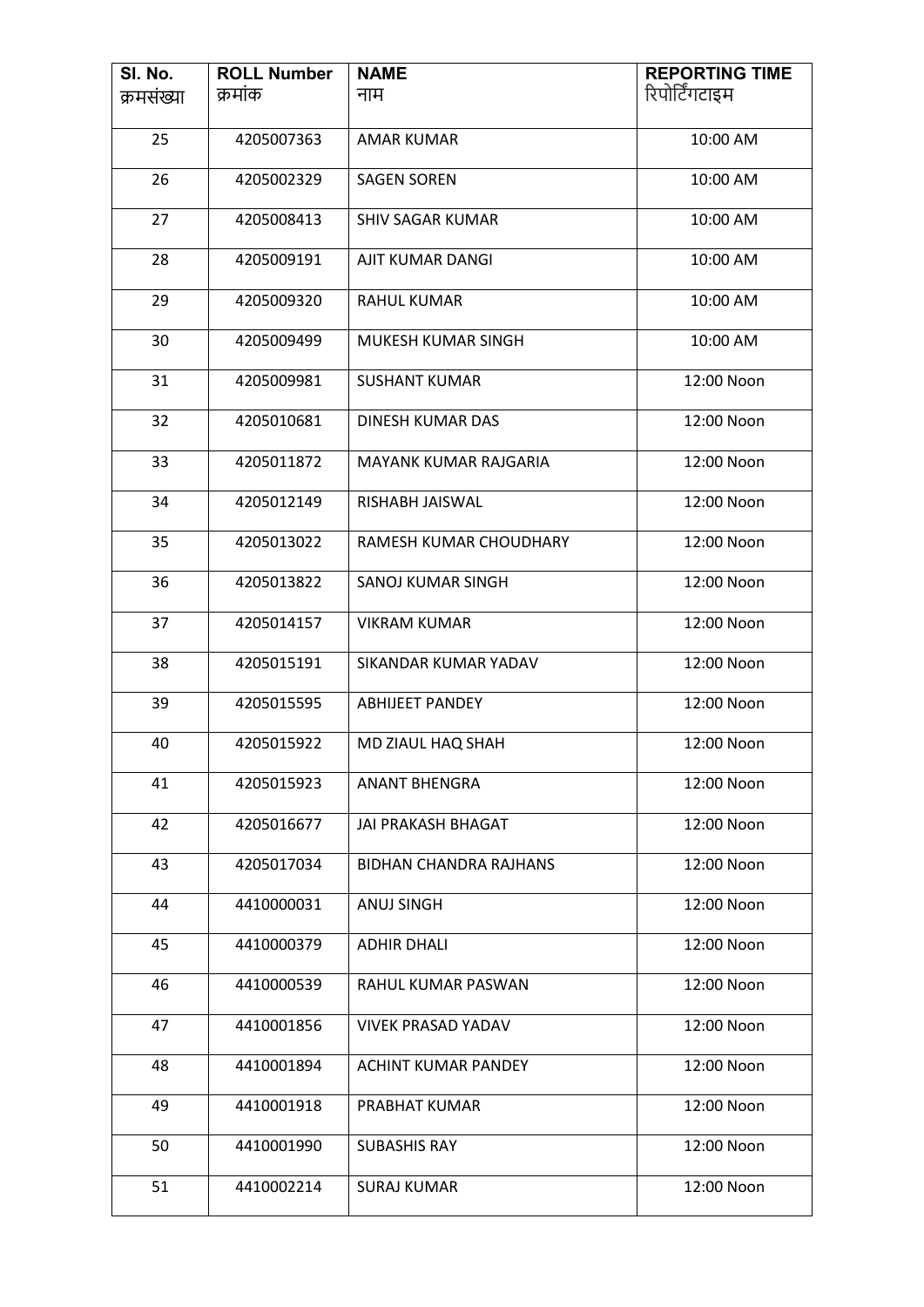| SI. No.    | <b>ROLL Number</b> | <b>NAME</b>                  | <b>REPORTING TIME</b> |
|------------|--------------------|------------------------------|-----------------------|
| क्रमसंख्या | क्रमांक            | नाम                          | रिपोर्टिंगटाइम        |
| 52         | 4410000590         | <b>SACHIN KUMAR</b>          | 12:00 Noon            |
| 53         | 4410003018         | <b>KRISHNENDU DAS</b>        | 12:00 Noon            |
| 54         | 4410003170         | KAMAL KANTI DAS              | 12:00 Noon            |
| 55         | 4410004916         | SANJIV KUMAR SHAW            | 12:00 Noon            |
| 56         | 4410005984         | <b>TARIQUE FAISAL</b>        | 12:00 Noon            |
| 57         | 4410006513         | <b>VICKY EMMANUEL TIRKEY</b> | 12:00 Noon            |
| 58         | 4410006846         | <b>BIJAY KUMAR RAJBHAR</b>   | 12:00 Noon            |
| 59         | 4410008577         | <b>INDRAJIT GHOSH</b>        | 12:00 Noon            |
| 60         | 4410009348         | <b>BISHAL KUMAR BHAGAT</b>   | 12:00 Noon            |
| 61         | 4410013950         | <b>SOUDEEP GHOSH</b>         | 02:00 PM              |
| 62         | 4604003681         | LIPAK RANJAN SENAPATI        | 02:00 PM              |
| 63         | 4410014937         | SUBHADEEP MAHATA             | 02:00 PM              |
| 64         | 4410015723         | SANTOSH SINGH                | 02:00 PM              |
| 65         | 4604001642         | <b>MANISH KUMAR</b>          | 02:00 PM              |
| 66         | 4604002812         | RAHUL SHARMA                 | 02:00 PM              |
| 67         | 4604003825         | <b>CHANDAN KUMAR SWAIN</b>   | 02:00 PM              |
| 68         | 4604003950         | ANURANJAN JATE               | 02:00 PM              |
| 69         | 4604006788         | MATRUPRASAD SAHOO            | 02:00 PM              |
| 70         | 4604007830         | PABITRA KUMAR GOUDA          | 02:00 PM              |
| 71         | 4604007883         | ADITYA PRASAD ACHARYA        | 02:00 PM              |
| 72         | 4604008380         | <b>JYOTI PRAKASH BEHERA</b>  | 02:00 PM              |
| 73         | 4604009754         | PREM PARKASH GUPTA           | 02:00 PM              |
| 74         | 4604012044         | SWARUPRAJ PRADHAN            | 02:00 PM              |
| 75         | 4604014457         | <b>JAGADISH MAJHI</b>        | 02:00 PM              |
| 76         | 4604015288         | RAKESH KUMAR PANDA           | 02:00 PM              |
| 77         | 4604015846         | <b>SHANKAR DASH</b>          | 02:00 PM              |
| 78         | 4604016031         | SAMARESWAR SETHI             | 02:00 PM              |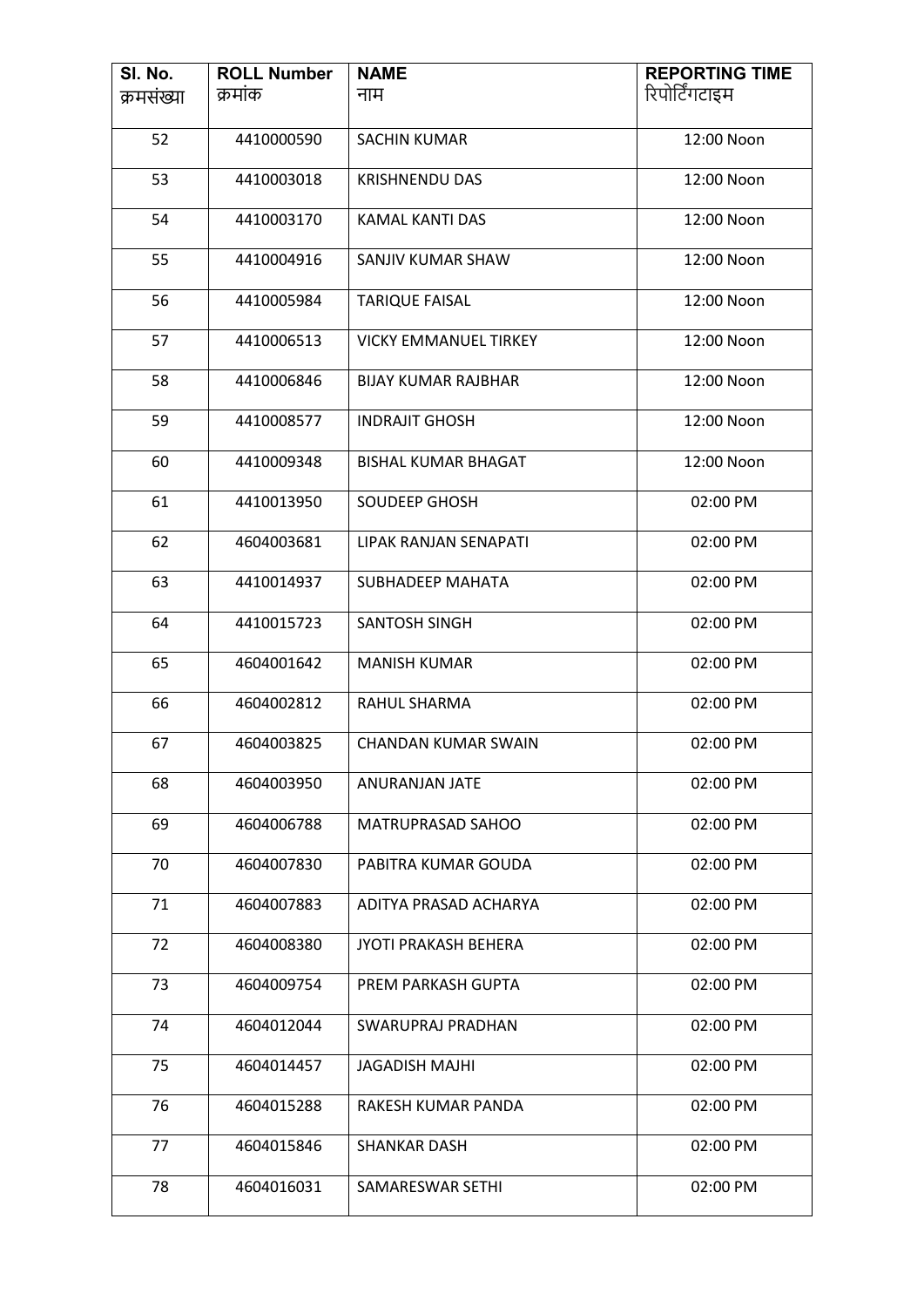| SI. No.    | <b>ROLL Number</b> | <b>NAME</b>                  | <b>REPORTING TIME</b> |
|------------|--------------------|------------------------------|-----------------------|
| क्रमसंख्या | क्रमांक            | नाम                          | रिपोर्टिंगटाइम        |
| 79         | 4604016916         | <b>AKSHAY JYOTI GIRI</b>     | 02:00 PM              |
| 80         | 4604017013         | PRITIRANJAN BAL              | 02:00 PM              |
| 81         | 4604017168         | SATYA NARAYAN BEHERA         | 02:00 PM              |
| 82         | 4604017191         | K SIVA PRASAD RAO            | 02:00 PM              |
| 83         | 4604017309         | SANTOSH PRAKASH BARLA        | 02:00 PM              |
| 84         | 4604017379         | <b>JAYANTA SAHU</b>          | 02:00 PM              |
| 85         | 4604017534         | <b>SUMANTA MAHANA</b>        | 02:00 PM              |
| 86         | 4604017555         | SIDHESWAR KHADIA             | 02:00 PM              |
| 87         | 4604017985         | <b>GANAPATI PANDE</b>        | 02:00 PM              |
| 88         | 4604018061         | <b>SURAJ KUMAR CHOUDHURY</b> | 02:00 PM              |
| 89         | 4205009198         | <b>SUNITA KUMARI</b>         | 02:00 PM              |
| 90         | 4410000468         | <b>RINA KUMARI</b>           | 02:00 PM              |
| 91         | 4410013779         | <b>RIA GOPE</b>              | 04:00 PM              |
| 92         | 4410015572         | PRITI KUMARI SAIN            | 04:00 PM              |
| 93         | 4604004676         | <b>SMRUTI REKHA SAHU</b>     | 04:00 PM              |
| 94         | 4604006091         | <b>JHARANA SWAIN</b>         | 04:00 PM              |
| 95         | 4205001370         | <b>VIVEK KUMAR ROY</b>       | 04:00 PM              |
| 96         | 4205001573         | JAI KISHOR SINGH             | 04:00 PM              |
| 97         | 4410008898         | PREM PRAKASH SHAW            | 04:00 PM              |
| 98         | 4604016785         | RASMI RANJAN BEHERA          | 04:00 PM              |
| 99         | 4205003083         | <b>ROUSHAN KUMAR</b>         | 04:00 PM              |
| 100        | 4205005552         | <b>GAUTAM KUMAR DUBEY</b>    | 04:00 PM              |
| 101        | 4205008393         | ANAND KUMAR RAY              | 04:00 PM              |
| 102        | 4205009677         | <b>RAKESH RANJAN</b>         | 04:00 PM              |
| 103        | 4205014433         | <b>RAJNEESH ORAON</b>        | 04:00 PM              |
| 104        | 4410001688         | AMRENDRA KUMAR               | 04:00 PM              |
| 105        | 4410002275         | AMAN KUMAR SINGH             | 04:00 PM              |